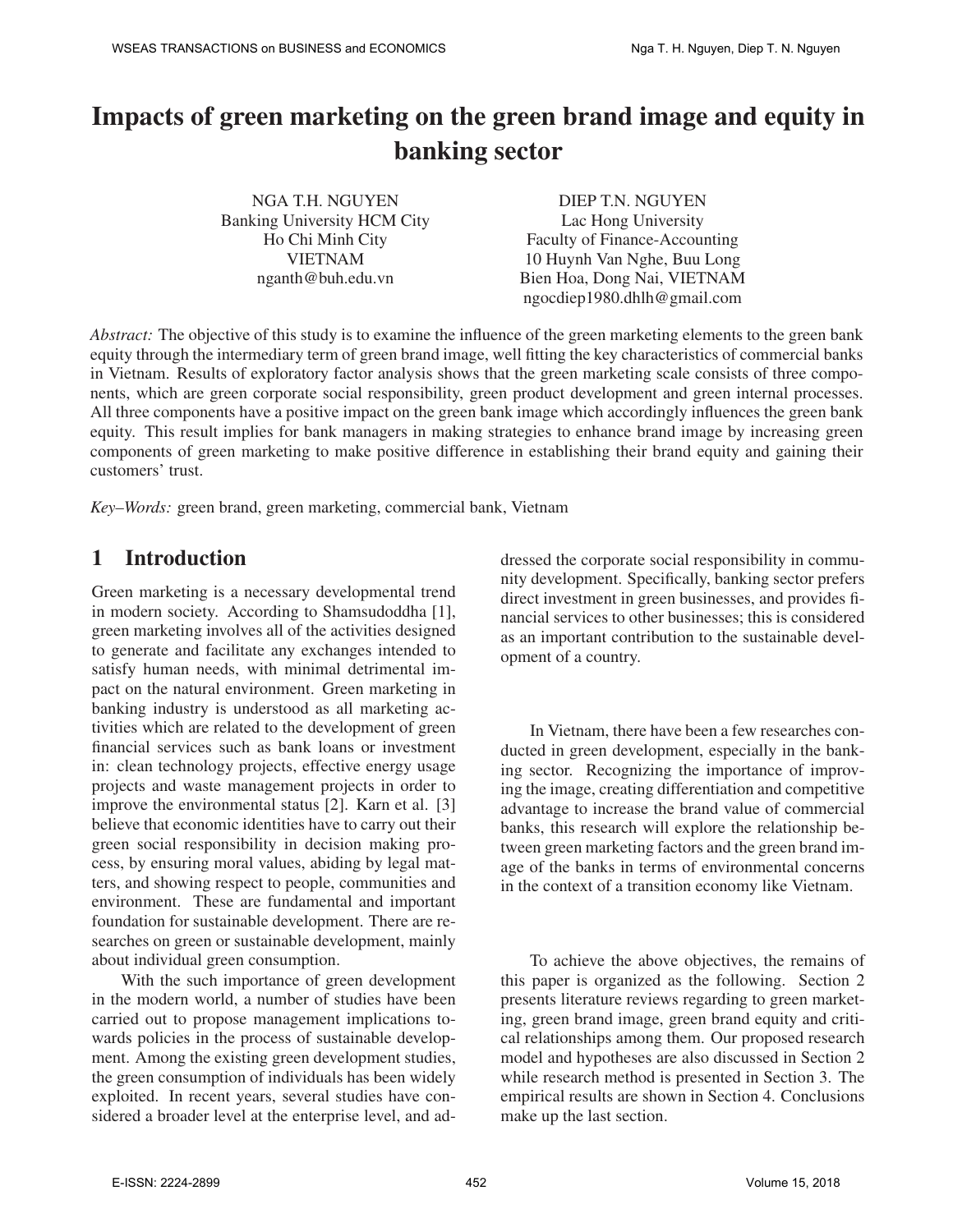# 2 Literature Review

### 2.1 Definition of green marketing

Although green marketing is a new concept in marketing, it has been widely accepted and applied in reality [4]. According to Jain & Kaur [5], green marketing is a wide concept, which involves all activities related to the development and stimulation, maintenance of consumers behaviours and attitudes towards nature environment. Kotler & Armstrong [6] consider green marketing as the production of green products that meet all environmental criteria with recyclable and re-useable package and effective pollution management method and energy usage. In addition, green marketing aims at minimizing the environmental impact on the entire product life cycle, including the material collection, manufacturing, marketing, consumption and disposal [7]. Furthermore, green marketing can help businesses in finding more about customers attitudes and behaviours towards green products, which, in turn, enables them in market segmentation and figure out their mixed marketing strategies.

### 2.2 Components of green marketing

Among those theories of banking marketing, Singh [8] defines green marketing that so as to green the marketing process, its component needs to develop in green direction. In his research about green marketing, Evangelinos et al. [2] deal with the development of new green financial services such as loan, clean energy funding, environmental strategies to optimize energy usage and waste management programs to improve environmental efficiency. Findings from Lymperopoulos et al. research [9] have shown that green marketing in banking sector consists of three elements: green corporate social responsibility, green internal processing, and green product development.

Green corporate social responsibility (GCSR) is that companies, in their decision-making process, need to take into consideration the issues of moral values, obedience of legal matters, respect towards citizens, communities and natural environment [3]. Social responsibility is the concern about social happiness in order to limit individual and organizational behaviours in environmental devastation [10]. GCSR places special emphasis on banking sector [11] for example: offering saving accounts to the public, promising to use their saving to fund environmentally friendly projects. Criteria of GCSR in banking sector consist of: (1) code of ethics, sustainability reporting, (2) environmental management, (3) responsible financial products, and (4) social behaviour. According to Donaldson & Dunfee [12], GCSR involves matters of life quality, ethic concerns towards minorities and environment.

Green Internal Processing (GIP) Singh [8] considers green internal processing as a part of green marketing. This is the process of selling services on the basis of environmentally friendly benefits and impact in order to create green brand image. Green brand image, from viewpoints of Chang & Fong [13], is promote awareness of environmental assurance among departments, staff, customers and communities. In addition, green brand image is built up from product reliability and desire to satisfy customers green demand so that companies can gain goodwill of environment management. Chen [4] compares green brand image with customer awareness towards businesses, or brands in environmental matters. Green brand image implies: environmental professionalism and reputation, success of environmental acts and trust in environmental assurance. In banking marketing research, bank images are often linked with the banks goodwill and preeminence in comparison with competitors [14].

Green Product Development (GDP) means manufacturing environmentally friendly products. The current trend encourages the economy to pursue the development of green products. Sharmila [10] thinks that banks should be aware of their responsibility in preventing or controlling social and environmental detriments that can result from banks funding or lending activities. GCSR is an intangible asset or the hidden value of a particular well-known brand [15]. Green brand value is a collection of values and responsibilities whose brand promises to go green and care about nature environment when launching products or services under its brandname or labels.

## 2.3 Green brand image and green brand equity

Green Brand Image deals with customers awareness of businesses or brands in environmentally related matters [4]. In research on banking marketing, the bank image is often associated with the banks reputation and superiority to its competitors [14]. Green Brand Equity is a set of values and responsibilities of a brand that commits, with its brand name or label, to maintain sustainability and environmental concerns in providing a particular product or service to customers. Green brand equity is an intangible asset and functions as the hidden value of a famous brand [15].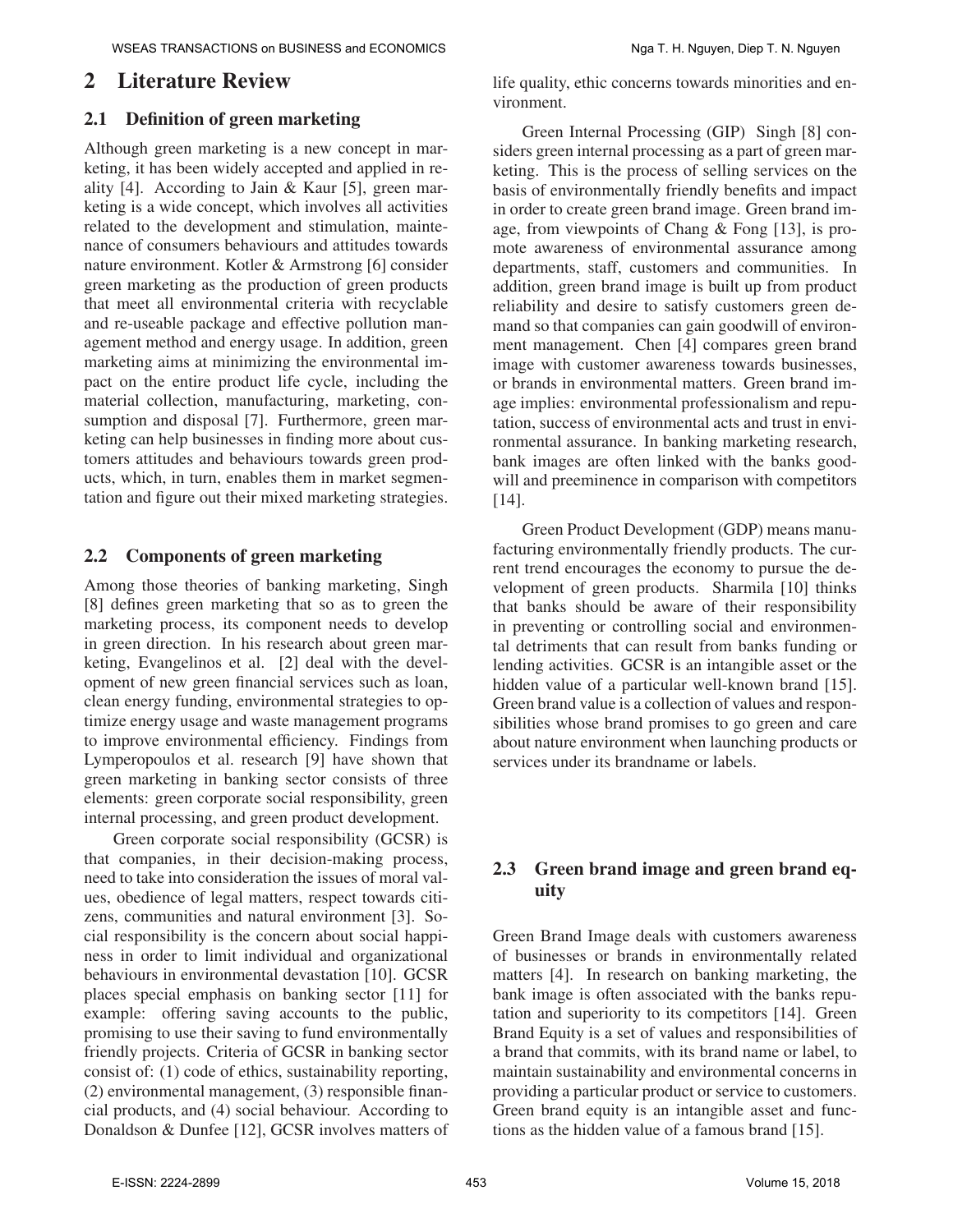# 2.4 Relationship between green marketing and green brand image

Lymperopoulos et al. [9] have conducted researches on the relationship between green marketing and green brand image. Their findings show that there is a positive influence between components of green marketing and green brand image. Lymperopoulos model involves Green corporate social responsibility, Green Internal Processing, Green Product Development in Green Bank Marketing. All these elements have greatly impacted on Green Bank Image. This model of Lymperopoulos et al. [9] is illustrated in Figure 1 below.



Figure 1: Model of Lymperopoulos et al [9] **Marketing** 

# 2.5 Relationship between green brand image and green brand equity

model proposed by Chen [4]. Previous researches have indicated that the strengthened brand image can hugely influence the intensity of the brand equity [16]. Researches by Biel [17] and Chen [4] provide the similar result that brand equity is directed by brand image. Figure 2 is the research



Figure 2: Model of Chen [4]

# 2.6 Suggested research model

Findings from research by Lymperopoulos et al. [9] preview that green social corporate responsibility, green product development, green internal process all have positive influence on bank's green brand image.

In reference to green marketing, all researches emphasize environmental elements. Therefore, it is essential to consider the effect of green marketing elements on green brand image. Based on this argument, the researchers suggest the research model shown in Figure 3 and the following hypothesis: Hypothesis H1: Green social corporate responsibility (GSCR) has positive impact on banks green brand image (GBI). Hypothesis H2: Green product development (GPD) has positive influence on banks' green brand image. Hypothesis H3: Green internal process (GIP) has positive effect on banks' green brand image. Hypothesis H4: Green brand image has positive influence on green brand Equity (GBE).



Figure 3: Suggested research model

# 3 Research methodology

This research was conducted in two stages. The first stage relates to a qualitative research in which we developed a primary questionnaire from the model proposed by Lymperopoulos et al. [9] and conducted a group discussion with 05 specialists (an officer of Natural Resources Department, a lecturer of Environmental Economics, a lecturer of Banking Marketing, a bank officer and a chief accountant in a manufacturing company). In the group discussion, we investigated the measurement scales discovered in previous researches to correct and add observed variables in order to improve our questionnaire before conducting our pilot survey and finalizing our official questionnaire. In the second stage, we used quantitative analyses. This study used convenient sampling method to select participants including bank officers and bank customers for our official survey via email or hard copies. After the data were collected and screened, we used descriptive statistics, analyzed scale reliability with Cronbach's Alpha coefficient,(EFA) exploratory factor analysis, confirmatory factor analysis (CFA) and testing the proposed hypotheses with structural equation modelling (SEM) by SPSS 20.0 and AMOS.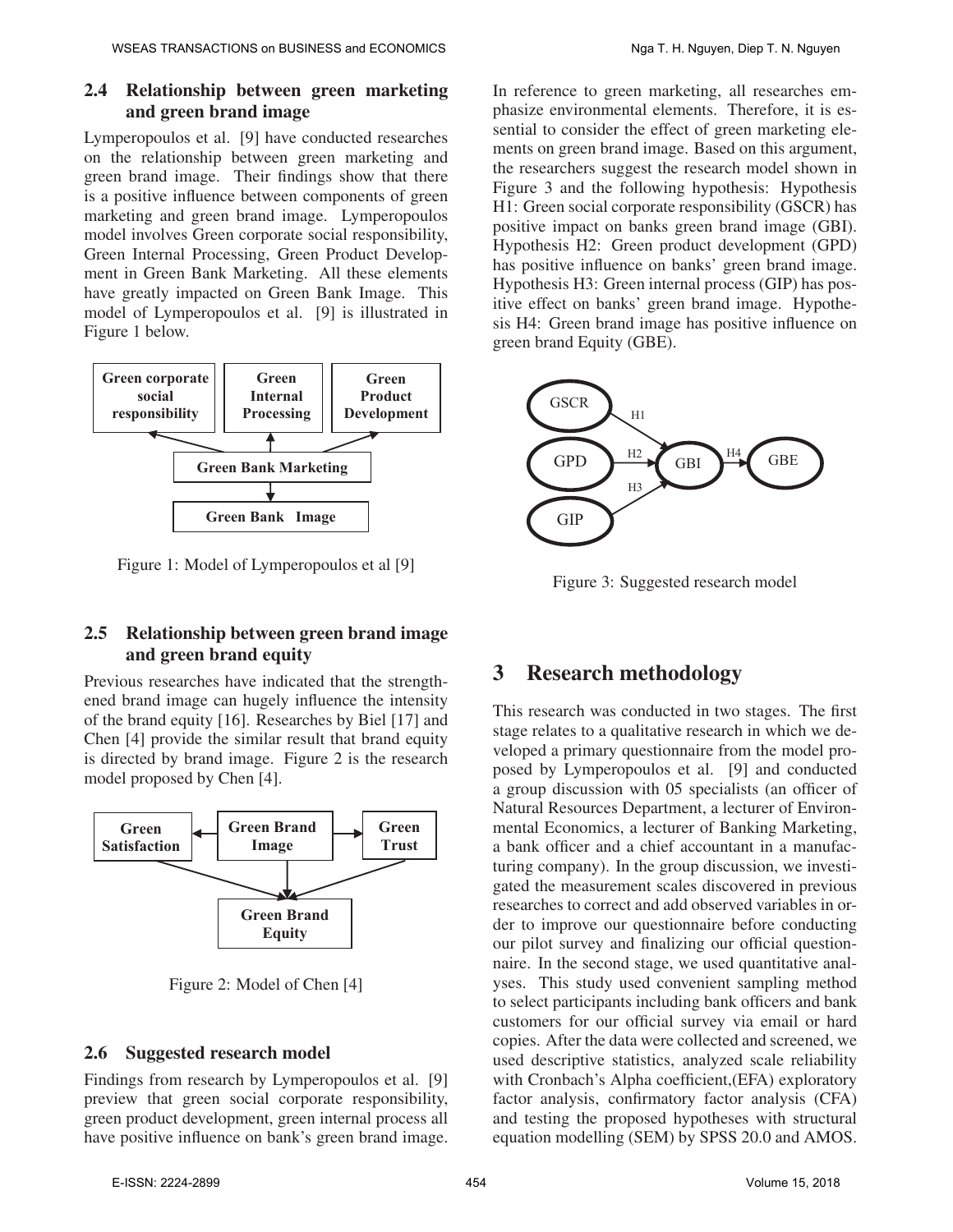# 4 Research Findings

### 4.1 Results of qualitative research

Different processes in qualitative research bring out scales as shown in Table 1.

There are 365 respondents to the survey questionnaire with 2/3 of them being current bank customers who have transactions. The majority of participants age from 25 to 35 years old with university diploma; the ratio between female and male is 224 (about  $61.4\%$ ) and  $144$  (about  $38.6\%$ ). This research classifies commercial banks into three groups: state commercial bank, stock commercial bank and others (joint-venture commercial bank and foreign commercial bank). In particular, the number of participants who work for these banks is as follows: those who are from state commercial banks take about 60%, 34% from stock commercial banks and about 6% from other banks.

### 4.2 Results from measurement scale reliability testing

Nguyen [18] suggests that when Cronbach's Alpha 0.6, the measurement scale can be acceptable in reliability index. The reliability of a measurement scale should usually range from 0.6 to 0.9. Therefore, the results shown in Table 2 clearly indicate that the scales are reliable.

### 4.3 Result from exploratory factor analysis (EFA)

The result of EFA consists of 5 elements which is extracted at eigenvalue of 1.29 and variance extracted is 62.61%. Therefore, the variance meets the requirement. The testing result shows that factor analysis is accurate, KMO coefficient in Bartlett accreditation is 0.82 with sig=0.000.

## 4.4 Result from confirmatory factor analysis (CFA)

EFA shows that all measurement scales meet the requirements to test the CFA. Measurement model involves 5 hidden variants with 21 observed variants. CFA has confirmed that the measurement model in Figure 4 illustrates that the model is accepted with high relevance to market data. CMIN =  $409.85$ ; df = 179; CMIN/df = 2.29; GFI = 0.903; CFI = 0.921; IFI  $= 0.921$ ; RMSEA  $= 0.06$ . All standardized regression weights are greater than  $0.513$  with  $p = 0.000$ .

#### 4.5 Testing SEM structural model

On completion of the auditing of measurement scale reliability by Cronbach's Alpha and EFA, CFA, the model with 5 hidden variants and 21 observed variants is used to be analysed in structural model SEM. In other words, structural model SEM is used to verify research hypothesis. The analysis of the structural model SEM in Figure 5 shows that hypothetical model matches the data:  $CMIN = 427.04$ ;  $df = 182$ ;  $CMIN/df$  $= 2.34$ ; GFI = 0.899; CFI = 0.916; IFI = 0.916; RM-SEA = 0.061. Estimated coefficients in structural model have statistical meaning at the level of significance of 5%, except for the coefficient of GSCR variant at 10%. The results show that the GPD variant has positive influence on GBI variant with  $1 = 0.44$  and p  $= 0.00$ ; therefore, H2 hypothesis is accurate. The GIP variant has positive impact on GBI variant with  $2 =$ 0.198 and  $p = 0.007$ . Then H3 hypothesis is proved to be correct. Similarly, the GSCR variant has positive influence on GBI variant with  $3 = 0.091$  and  $p = 0.07$ ; thus, H3 hypothesis is accepted. Finally, H4 hypothesis is correct because the GBI variant positively influence GBE with  $5 = 0.555$  and  $p = 0.0$ . Among GPD, GIP, and GSCR, GPD variant (standardized beta coefficient  $= 0.389$ ) strongly influence variant GBI, followed by GIP (standardized beta coefficient  $= 0.169$ ) and GSCR (standardized beta coefficient  $= 0.099$ ).

Research findings in Figure 5 show that the green brand image is strongly influenced by all 3 component factors with GPD being the strongest with level of impact ranked from highest to lowest as follows: Green product development (standardized  $= 0.389$ ) Green internal process (standardized  $= 0.169$ ) Green social corporate responsibility (standardized  $= 0.099$ ).

Unlike researches done by Lymperopoulos et al. [9], this research emphasizes the prominent role of green product development and ascertains that this should be further invested if banks want to promote their brands as green. Meanwhile green internal process ranks second in its level of impact; this reveals that what happens within this green internal process is important to customers because a strong brand needs to prove themselves from their internal organization. Additionally, this is the fundamental issue in building their green brand image on customers mind. Beside green product development and implementation of green internal process, customers can possibly be affected by what the banks show the general public about their social responsibility. As a result, the brand image is the customer awareness of an environmentally friendly brand which is greatly influenced by the green product development, green internal process and green social corporate responsibility.

In short, components in green marketing have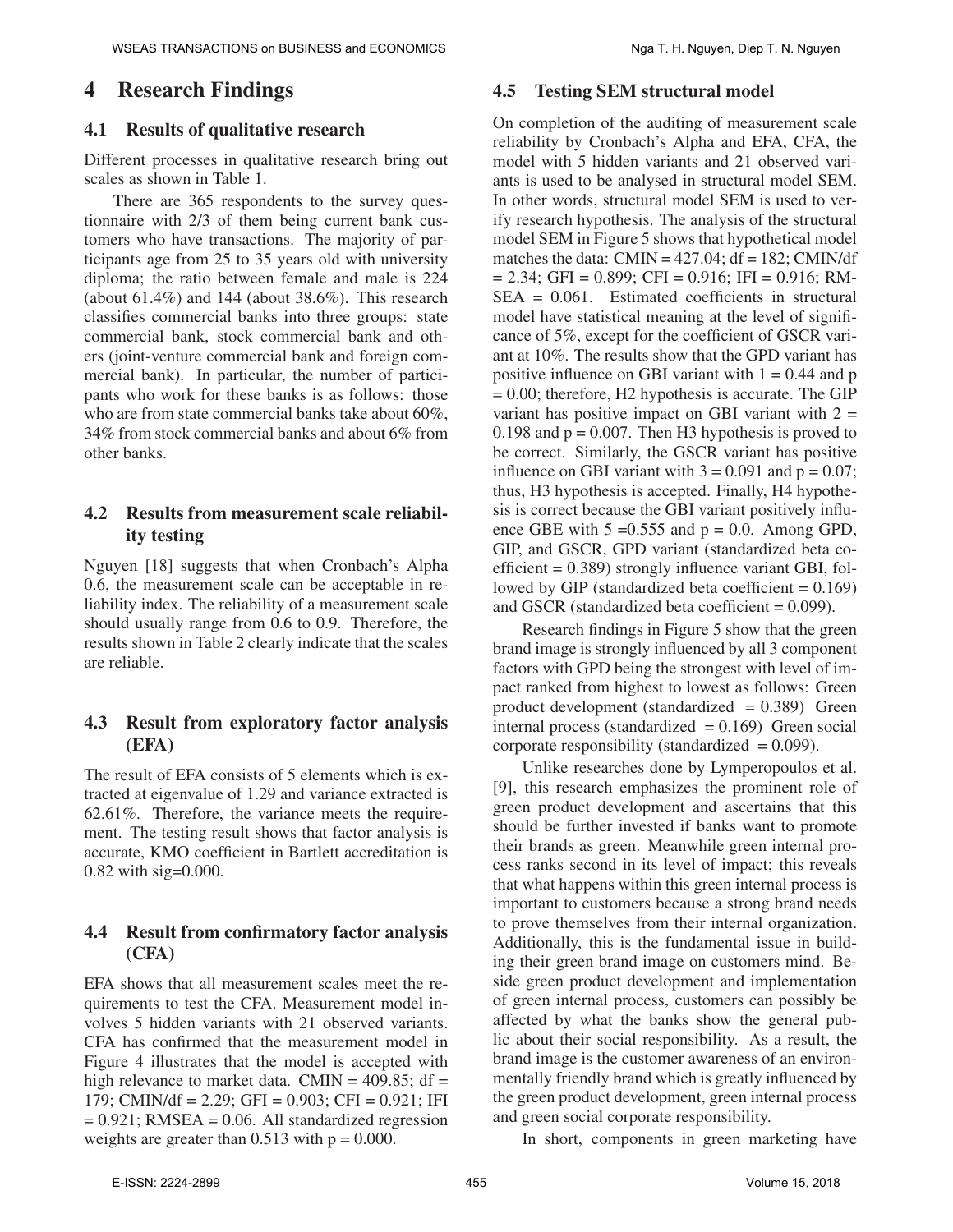|  | Table 1: Observed variables |  |
|--|-----------------------------|--|
|--|-----------------------------|--|

| Code                                         | Observed variables                                                                                   |  |  |  |
|----------------------------------------------|------------------------------------------------------------------------------------------------------|--|--|--|
| Green social corporate responsibility (GSCR) |                                                                                                      |  |  |  |
| GSCR1                                        | Banks should fund projects or organizations which make positive contribution to natural environ-     |  |  |  |
|                                              | ment protection.                                                                                     |  |  |  |
| GSCR2                                        | Banks should hold special training sessions on natural environment protection to customers.          |  |  |  |
| GSCR3                                        | Banks should take part in different events to publicize their concerns about natural environment     |  |  |  |
|                                              | protection.                                                                                          |  |  |  |
| GSCR4                                        | Banks should publish their advertising documents and notices about natural environment protec-       |  |  |  |
|                                              | tion in their branches.                                                                              |  |  |  |
| GSCR5                                        | Banks should find a special department to fully offer services to business people who seek to invest |  |  |  |
|                                              | in green economy.                                                                                    |  |  |  |
|                                              | Green internal process (GIP)                                                                         |  |  |  |
| GIP1                                         | Banks should find out how to optimize the resources usage and save energy.                           |  |  |  |
| GIP2                                         | Banks should organize special training session on natural environment protection for their staff.    |  |  |  |
| GIP3                                         | Banks should improve their system and process in natural environment protection.                     |  |  |  |
|                                              | Green product development (GPD)                                                                      |  |  |  |
| GPD1                                         | Banks should provide special capital funding programs to companies in green development sec-         |  |  |  |
|                                              | tors.                                                                                                |  |  |  |
| GPD <sub>2</sub>                             | Banks should provide special capital funding programs to companies that manufacture environ-         |  |  |  |
|                                              | mentally friendly products.                                                                          |  |  |  |
| GPD3                                         | Banks should provide special loans programs to individuals to purchase green products.               |  |  |  |
| GPD4                                         | Banks should develop a program to promote investment savings in environmentally friendly busi-       |  |  |  |
|                                              | nesses.                                                                                              |  |  |  |
| Green brand image (GBI)                      |                                                                                                      |  |  |  |
| GBI1                                         | Banks are committed to natural environment protection.                                               |  |  |  |
| GBI <sub>2</sub>                             | Banks show their professionalism manner in natural environment protection.                           |  |  |  |
| GBI3                                         | Banks have success in the efficiency of natural environment protection.                              |  |  |  |
| GBI4                                         | Banks have great concern about natural environment.                                                  |  |  |  |
| GBI5                                         | Banks are reliable with their promise to natural environment protection.                             |  |  |  |
| Green brand equity (GBE)                     |                                                                                                      |  |  |  |
| GBE1                                         | If services are similar among banks, I am more aware of my bank selection.                           |  |  |  |
| GBE <sub>2</sub>                             | When other banks have similar characteristics about environmental matters, I still want to choose    |  |  |  |
|                                              | this bank.                                                                                           |  |  |  |
| GBE3                                         | If other banks achieve a similar result in environment protection activities, I will stay with this  |  |  |  |
|                                              | bank.                                                                                                |  |  |  |
| GBE4                                         | If all banks are equal in their environmental concerns, choosing this bank means a more lucid        |  |  |  |
|                                              | decision.                                                                                            |  |  |  |
|                                              |                                                                                                      |  |  |  |

strong and positive effect on green brand image. It in turns place impacts on green bank equity (standardized  $= 0.647$ ). In other words, if banks can improve their green brand image, they have high possibility to promote their green bank value.

# 5 Conclusion

These are first official research results that uses and widen the structural model developed by Lymperopoulos et al. [9] and Chen [4] in the case of Vietnam. The level of impact of these findings can be ranked as follows: green product development, green internal process, and green social corporate responsibility. Consequently, researchers suggest some administra-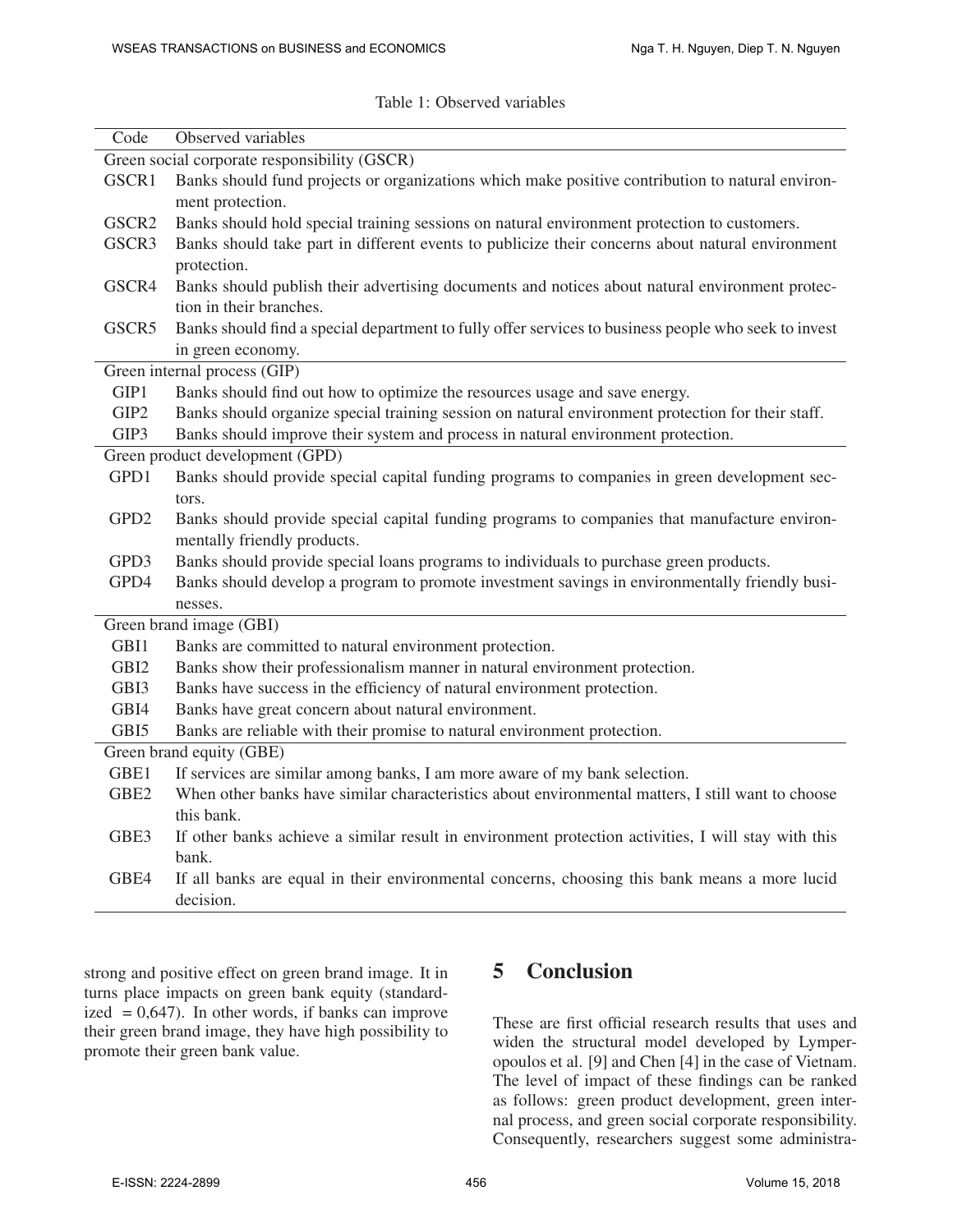| Variables                                                             |       | Corrected Item-Total Correlation Cronbach's Alpha if Item Deleted |  |  |  |  |
|-----------------------------------------------------------------------|-------|-------------------------------------------------------------------|--|--|--|--|
| Green social corporate responsibility (GSCR), Cronbach Alpha = $0.85$ |       |                                                                   |  |  |  |  |
| GSCR1                                                                 | 0.643 | 0.829                                                             |  |  |  |  |
| GSCR <sub>2</sub>                                                     | 0.572 | 0.846                                                             |  |  |  |  |
| GSCR3                                                                 | 0.678 | 0.82                                                              |  |  |  |  |
| GSCR4                                                                 | 0.65  | 0.828                                                             |  |  |  |  |
| GSCR5                                                                 | 0.793 | 0.789                                                             |  |  |  |  |
| Green internal process (GIP), Cronbach Alpha = $0.75$                 |       |                                                                   |  |  |  |  |
| GIP1                                                                  | 0.531 | 0.738                                                             |  |  |  |  |
| GIP <sub>2</sub>                                                      | 0.684 | 0.555                                                             |  |  |  |  |
| GIP3                                                                  | 0.55  | 0.713                                                             |  |  |  |  |
| Green product development (GPD), Cronbach Alpha = 0.79                |       |                                                                   |  |  |  |  |
| GPD1                                                                  | 0.57  | 0.752                                                             |  |  |  |  |
| GPD <sub>2</sub>                                                      | 0.595 | 0.742                                                             |  |  |  |  |
| GPD3                                                                  | 0.687 | 0.696                                                             |  |  |  |  |
| GPD4                                                                  | 0.552 | 0.761                                                             |  |  |  |  |
| Green brand image (GBI), Cronbach Alpha = $0.83$                      |       |                                                                   |  |  |  |  |
| GBI1                                                                  | 0.745 | 0.771                                                             |  |  |  |  |
| GBI <sub>2</sub>                                                      | 0.639 | 0.802                                                             |  |  |  |  |
| GBI3                                                                  | 0.617 | 0.807                                                             |  |  |  |  |
| GBI4                                                                  | 0.63  | 0.803                                                             |  |  |  |  |
| GBI5                                                                  | 0.557 | 0.822                                                             |  |  |  |  |
| Green brand equity (GBE), Cronbach Alpha = $0.74$                     |       |                                                                   |  |  |  |  |
| GBE1                                                                  | 0.494 | 0.703                                                             |  |  |  |  |
| GBE <sub>2</sub>                                                      | 0.547 | 0.673                                                             |  |  |  |  |
| GBE3                                                                  | 0.516 | 0.69                                                              |  |  |  |  |
| GBE4                                                                  | 0.574 | 0.657                                                             |  |  |  |  |

| Table 2: Cronbachs Alpha analysis result |  |  |
|------------------------------------------|--|--|
|                                          |  |  |

tive implications to help a business in improving their green brand equity.

Green product development: Research shows that customers and bank staff have chosen the "green product development" item with high mean value of the level of agreement. However, the responsibility to promote the bank image is taken only by the item of "preference" for individual consumption of green products and special loans for companies in green and environmentally friendly development sector to protect the natural environment. In relevance to the special programs for individual and corporate customers who seek for capital funding to finance their green activities, banks need to: set priority to products and companies with green label certificates, international nature conservation fund in offering their funding package. In addition, banks should add the item of environmentally friendly level ranking in their document screening process.

Green internal process: This component ranks

second in their impact on the changes of green brand image. Thus, banks should improve their working procedure to protect environment. To do this, banks should simplify their procedures of credit allocation, transactions and payments so that they can control their energy consumption. However, banks should be careful in considering the procedure streamlining because this can lead to further various business risks. Accordingly, banks should first improve any of their procedures with fewer risks. Banks should exchange more communication with customers via mobile communication, email to control postal exchange in tasks like product consultation, interest update, loan reminders, and so on. Additionally, customers should be encouraged to use personal bags or handbags instead of plastic bags when making deposits or withdrawals at the bank. Bank staff should be regularly trained and updated their knowledge about environmental matters. This leads to great success of banks' effort in public relationship. Bank staff with knowl-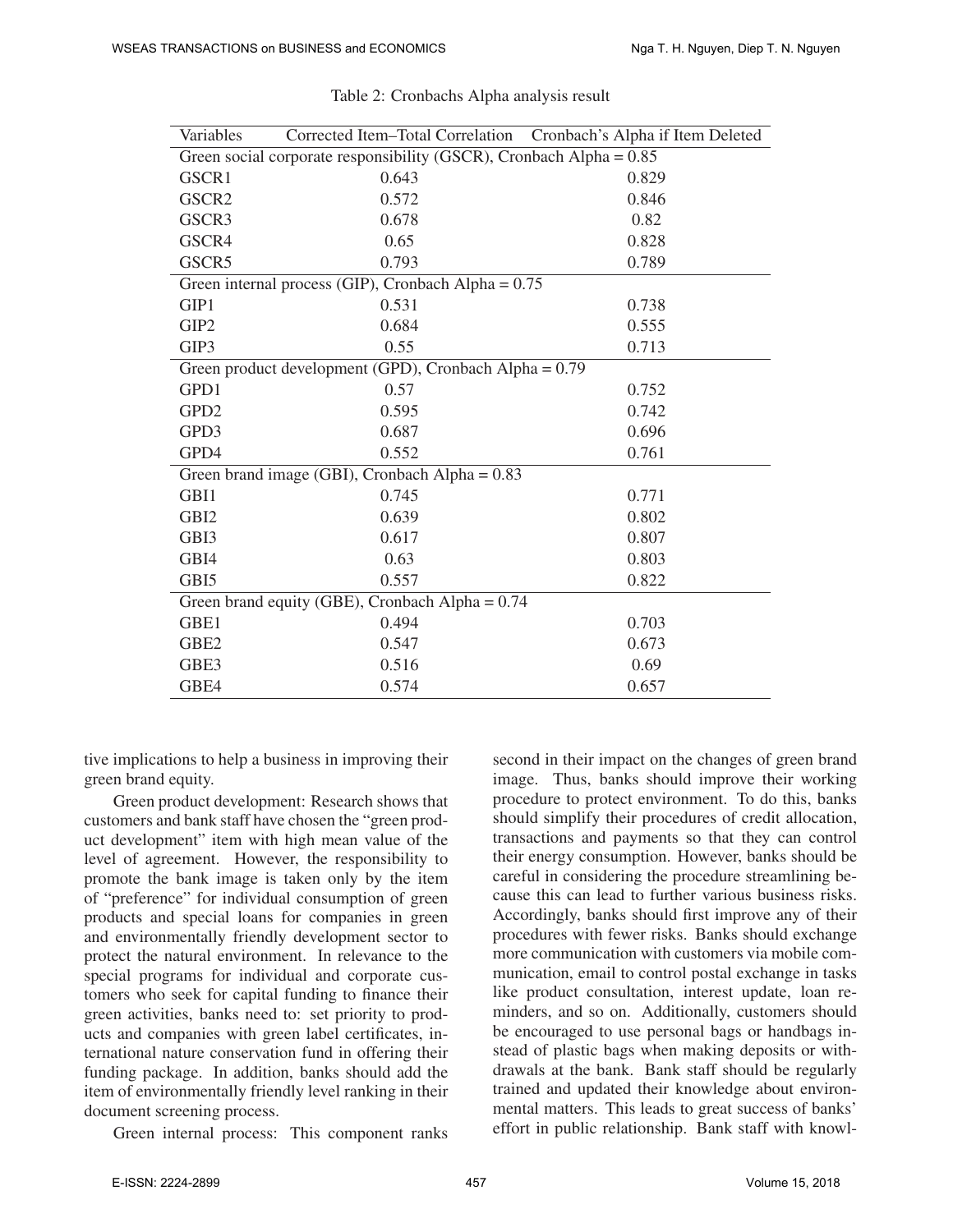

Figure 4: Result from confirmatory factor analysis (CFA)

edgeable awareness of environment conservation is the core factor in improve the green internal process. Consequently, banks should design a scientific and professional training process to satisfy this demand. Besides, performing saving policies in electricity, water and paper use should be prioritized, for example, using recycled paper for product advertisement, using energy-saving equipment. Banks should gradually replace traditional storage method of documents to electronic storage method. Information exchange among different departments within the system should be done through electronic means, for instance: documents signing, meetings to decide credit allocation level, incoming documents and job requirement slip.

Green social corporate responsibility: So as to improve this factor, banks should openly organize or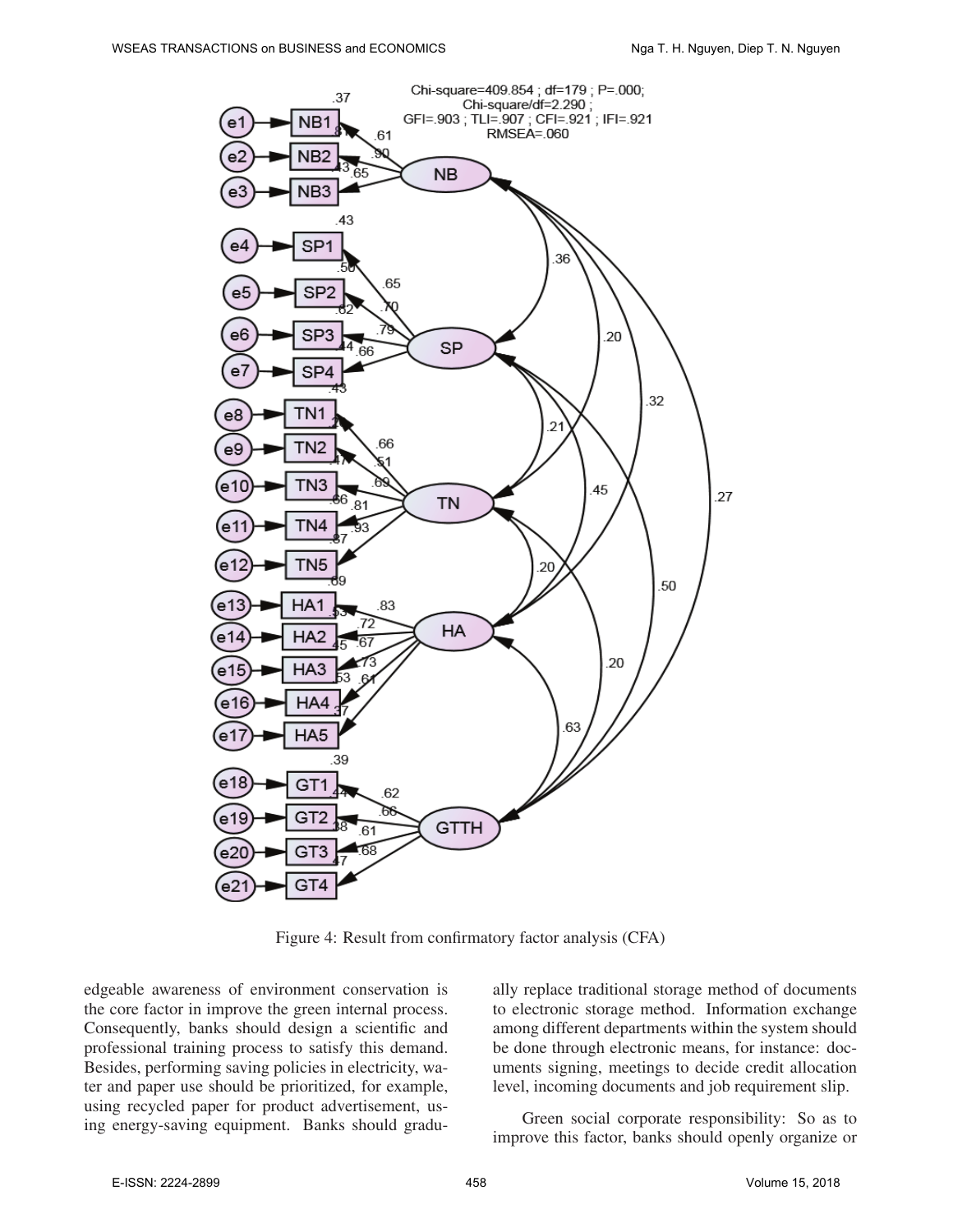

Figure 5: SEM result (standardized regression weights)

take part in green activities in the local neighbourhood such as green summer campaigns, fundraising to build schools or fun run for green environment. These events should bring more opportunities to customers and bank staff to participate in tree-planting events or do charity. This is to place an emphasis on the customers' roles in sharing with banks the responsibilities in environment conservation. In addition, banks should differentiate themselves and familiarize customers with environment conservation by using green products awarded to them in banks special programs. Banks should perform these two tasks at the same time as follows: putting advertisement documents and notice of environment conservation at their branches or transaction offices and bringing more trees to their banks to create the feeling of being surrounded by nature.

Banks' green brand image: The green brand image places strong positive impact on the green brand equity. Therefore, in order to promote the green brand equity, banks should improve the green brand image. It means that the promotion of green brand image should be completed through the promise to protect natural environment and the manifestation of a trusted bank with its engagement with nature environment. This is because customers highly evaluate these two factors. Moreover, banks should express their concerns to natural environment, their professionalism in environment conservation and publicize their achievements in their efforts to protect the natural environment.

It cannot be deniable that there are certain limitations in this research such as the narrowness of survey scale only in Ho Chi Minh City. As a result, future researches have more possible chances to carry out surveys in other cities and provinces. Secondly, there are other factors that have influence on green brand equity, for instance, customer satisfaction or trust which has not been questioned. For this reason, future researches can add other factors, e.g. customer satisfaction and trust along with green brand image to test their influence on green brand equity. Thirdly, this research only takes green brand equity as the main object; prospective researches can widen their survey objects to other factors like customer behaviours such as their word-of-mouth habits or repetitive consumption of a particular product or item, precedents of green brand equity and impact of green brand equity.

#### *References:*

- [1] M. Shamsuddoha, Green marketing and its Implication problem in Bangladesh, *Pakistan Journal of Social Sciences*, 3(3), 2004, pp. 216–224.
- [2] K.I. Evangelinos, A. Skouloudis, I.E. Nikolaou, W. Leal Filho, An Analysis of Corporate Social Responsibility (CSR) and Sustainability Reporting Assessment in the Greek Banking Sector,